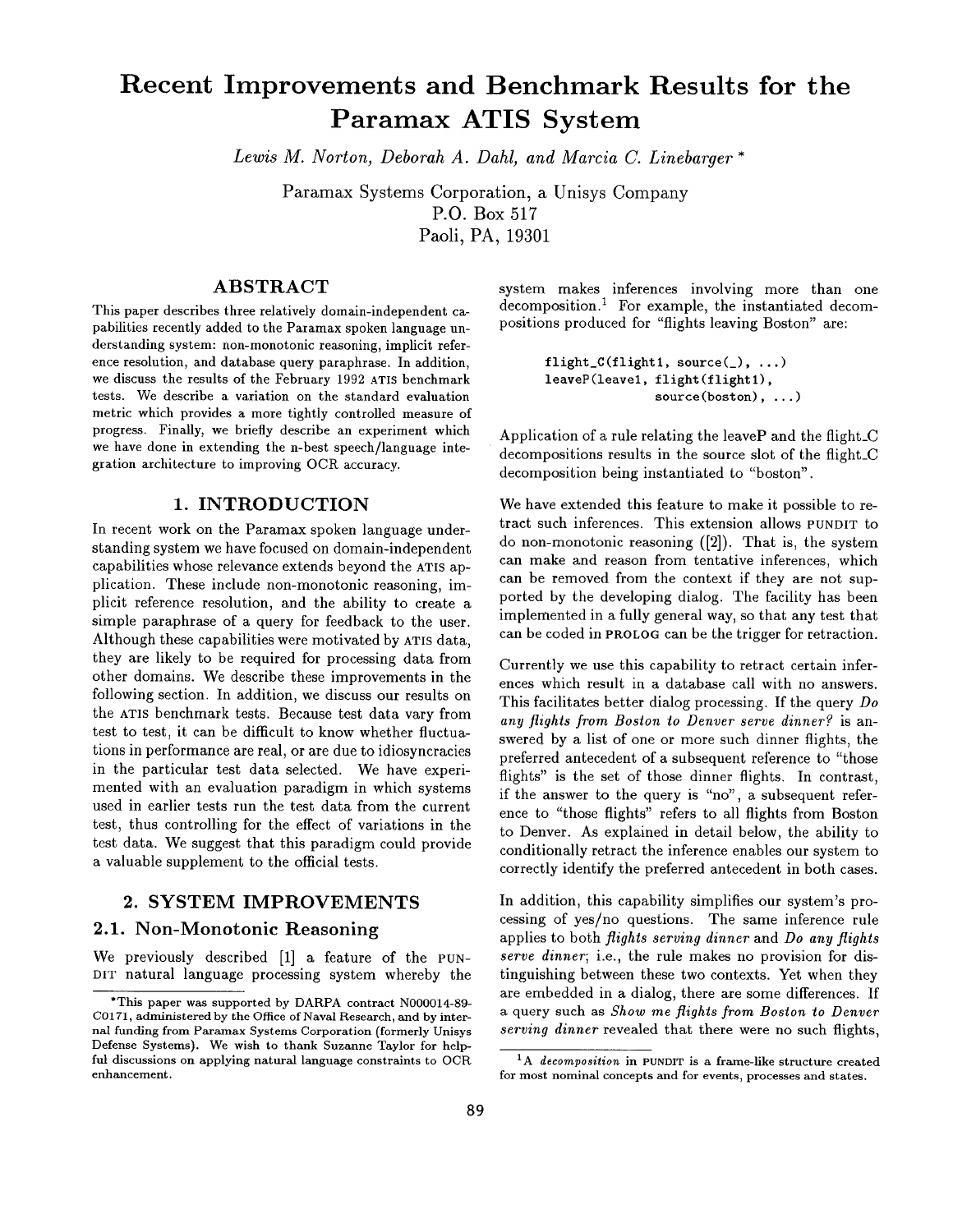a subsequent query about "those flights" would seem rather odd. In contrast, as shown in the preceding paragraph, such a subsequent query can follow the yes/no question quite naturally.

The detailed processing of the example query

*Do any flights from Boston to Denver serve dinner?* 

proceeds as follows. First a rule relating the decompositions for "flights" and "serve" causes the meals slot of the flight\_C decomposition to be instantiated:

```
flight_C(flight2, source(boston), 
                  goal(denver), 
                  meals(dinner1), ...)
```
Then a database request is made for all dinner flights from Boston to Denver. If there are any, the flight\_C decomposition as modified by the inference is retained; i.e., the context is left with a concept of *the dinner flights from Boston to Denver.* If there are no such flights, the inference is retracted, leaving in the context a concept of *(all) the flights from Boston to Denver.* In both cases, the correct concept is made available for subsequent reference resolution.

## **2.2. Implicit Reference Resolution**

The pragmatics component in PUNDIT takes care of explicit reference resolution ([3]), as in *What is the cost of those flights?* But there are many cases where the reference to be resolved is implicit. A second extension to our system handles implicit reference resolution as in the following pair of queries:

*Show me morning flights from Boston to Washington.* 

#### *Show me afternoon flights.*

We have implemented an ATIS-specific heuristic which addresses this need. It is invoked when our system is attempting to produce a database request for flights or fares but cannot find either the origin or destination (or both) in the current utterance. The heuristic allows the system to broaden its search for this information to earlier inputs. We have circumscribed this search in order to limit incorrect inferences; currently the heuristic works only in the following restricted manner:

The system finds the most recent flight entity in the discourse context other than the one explicitly involved in the current request, and checks that this entity satisfies two conditions:

a. If any origin or destination information is known about the current flights, the candidate entity must have no conflicting origin or destination information. So, for example, if a dialog proceeds

*Show me flights from Boston to Philadelphia.* 

*Show me the earliest flight from Boston.* 

the condition will be satisfied and the heuristic will apply, whereas for

*Show me flights from Boston to Philadelphia.* 

*Show me the earliest flight leaving Philadelphia.* 

it **will** not apply. Unfortunately, the heuristic currently will not apply in the following case, either:

*Show me flights from Boston to Philadelphia.* 

*Show me flights to Pittsburgh.* 

It would not be hard to refine the heuristic to apply to the above sequence, but we have not done so.

b. The query giving rise to the candidate entity must have been successfully processed, and must have received a non-null response. By successfully processed, we mean that a database request was made for the query. The system cannot tell, of course, if it was the correct request. But if no request was made, that is evidence that the earlier query either was not properly understood or that it was flawed in some way, and that it would be dangerous to use the candidate entity as a referent. Given the fact that our system currently fails to create database requests for over one-third of its inputs, taking this conservative approach turns out to be well-justified.

The requirement that the database request produce a non-null response is needed for cases such as:

*Show me afternoon flights from Boston to San Francisco.* 

[there aren't any]

*Show me flights on wide-body aircraft.* 

If the heuristic applied, it would create a request for afternoon flights from Boston to San Francisco on widebody aircraft, and obviously none would be found.

If the candidate entity satisfies both of the above conditions, the non-conflicting properties of the current (origin or destination-deficient) entity and the candidate entity are merged. Thus for the pair of queries

*Show me morning flights from Boston to San Francisco.* 

*Show me flights on wide-body aircraft.*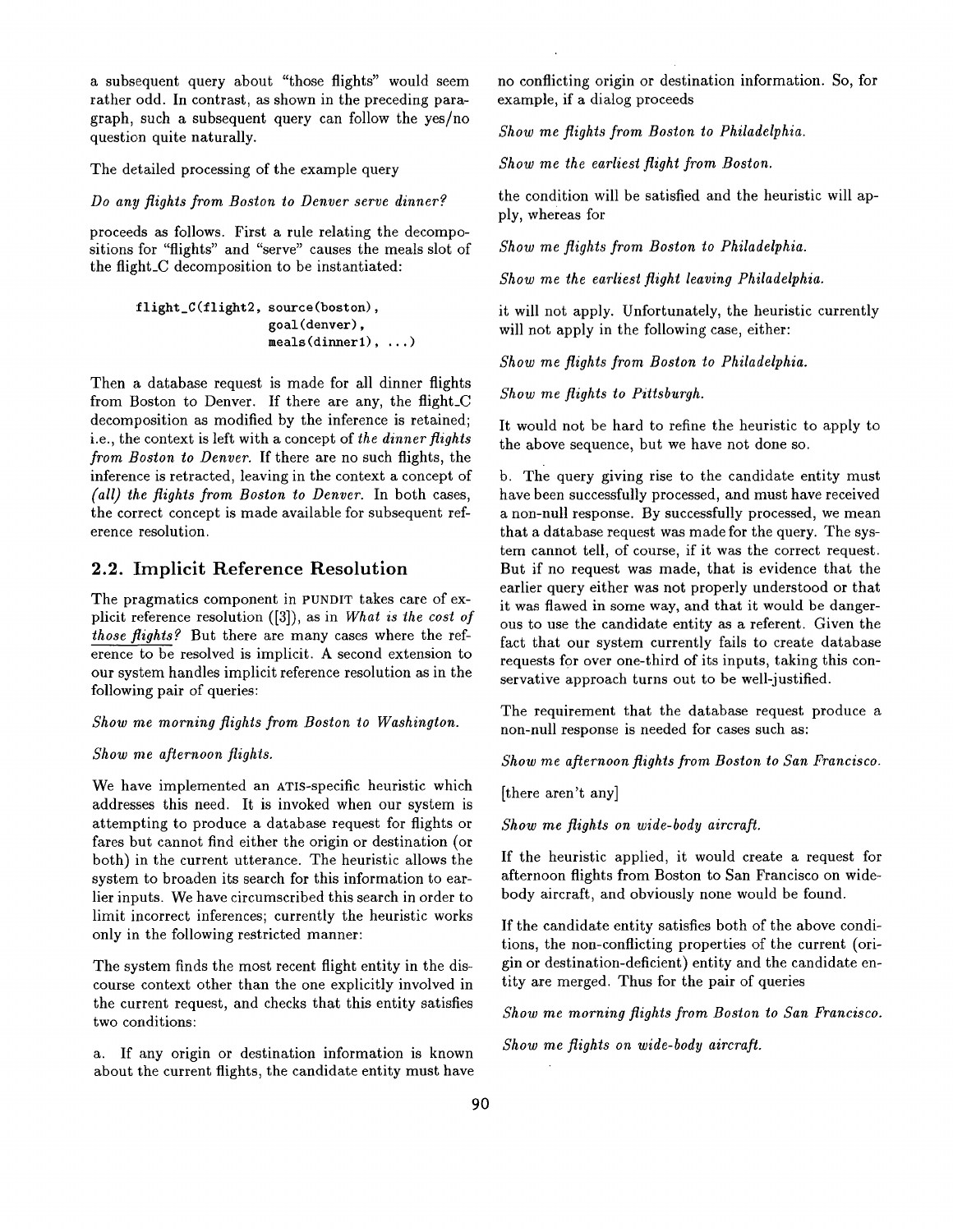our system generates a request for morning flights from Boston to San Francisco on wide-body aircraft. However, for

*Show me flights from Boston to San Francisco that serve lunch.* 

#### *Show me dinner flights.*

it asks for flights from Boston to San Francisco that serve dinner, not flights that serve both lunch and dinner.

If the candidate entity fails to satisfy both conditions, the heuristic simply fails; no other candidate entities are considered.

On the basis of training data, we predicted that the implicit reference resolution heuristic would apply to about 15 percent of discourse-dependent utterances. The recent benchmark test showed that our heuristic was more relevant than we expected, although it also turned out to be somewhat more error-prone. On the February 1992 natural language test, it resulted in the production of a database request for 48 class D utterances that otherwise would have been unanswered. 38 of these requests obtained the correct answer, 10 did not, so that the heuristic produced a net improvement in our overall score in spite of its unfortunately high level of errors. (It also was invoked on 4 class A queries, presumably inappropriately, although one of the four ended up with the correct answer!) There were 285 class D utterances in the test, so the heuristic was invoked for 16.8 percent of them. In addition, there was an undetermined number of other utterances for which it could have been invoked if our system had successfully processed the appropriate antecedent utterances.

## 2.3. Database Query Paraphrases

We have added a database query paraphrase capability to our ATIS system, which is used as follows.

When a database query is created by the system and the response received from the database, the query as well as the response is passed to an output formatting routine. At first this routine merely formatted the tabular response, but it turned out to be difficult for users to notice if the table displayed to them contained the desired information or not. Some of the time the system would mis-interpret the user's query, but the misinterpretation would go undetected. For example, a request for flights from Boston to Pittsburgh on Monday may have resulted in a table of all flights from Boston to Pittsburgh, and of a large number of flights, perhaps only one did not operate on Mondays. To address this shortcoming, we implemented a query paraphraser. The database query, after

all, encodes what is actually retrieved from the database, so if we label the output table with a description of what it contains, any discrepancy between what the user requested and what the system provided can be spotted more easily. And in the majority of cases, when the system provided the desired output, the paraphrase served as a useful header to the table. For example, for the input sentence

*Show me round-trip fares for flights from Boston to Denver leaving on Sunday.* 

the following paraphrase is produced.

Displaying:

```
Fare(s): 
   - round-trip 
   - on Sunday 
   - for Flights: 
      - from Boston 
      - to Denver
```
As can be seen from the above example, the paraphrase is not in sentence form, but in a stylized form that is easy to read and understand. Sometimes it gives useful feedback concerning the system's interpretation of imprecise queries by the user, as in:

*I need a flight from Boston to Pittsburgh that leaves early in the morning.* 

```
Displaying : 
Flight(s) : 
   - departing before 8 am 
   - from Boston 
     to Pittsburgh
```
And when an error is made, the user can notice it easily, particularly if told to check the easy-to-read paraphrases for missing conditions, as in this example from the October 1991 dry run test:

*I want to travel from Atlanta to Baltimore early in the morning first flight.* 

```
Displaying: 
Flight(s): 
   - from Atlanta 
   - to Baltimore
```
As in the above example, even though the system misinterprets the user's query, sometimes the desired answer can be gotten from the response produced, particularly with the guidance provided by the paraphrase of the response. In this way the system as a whole becomes more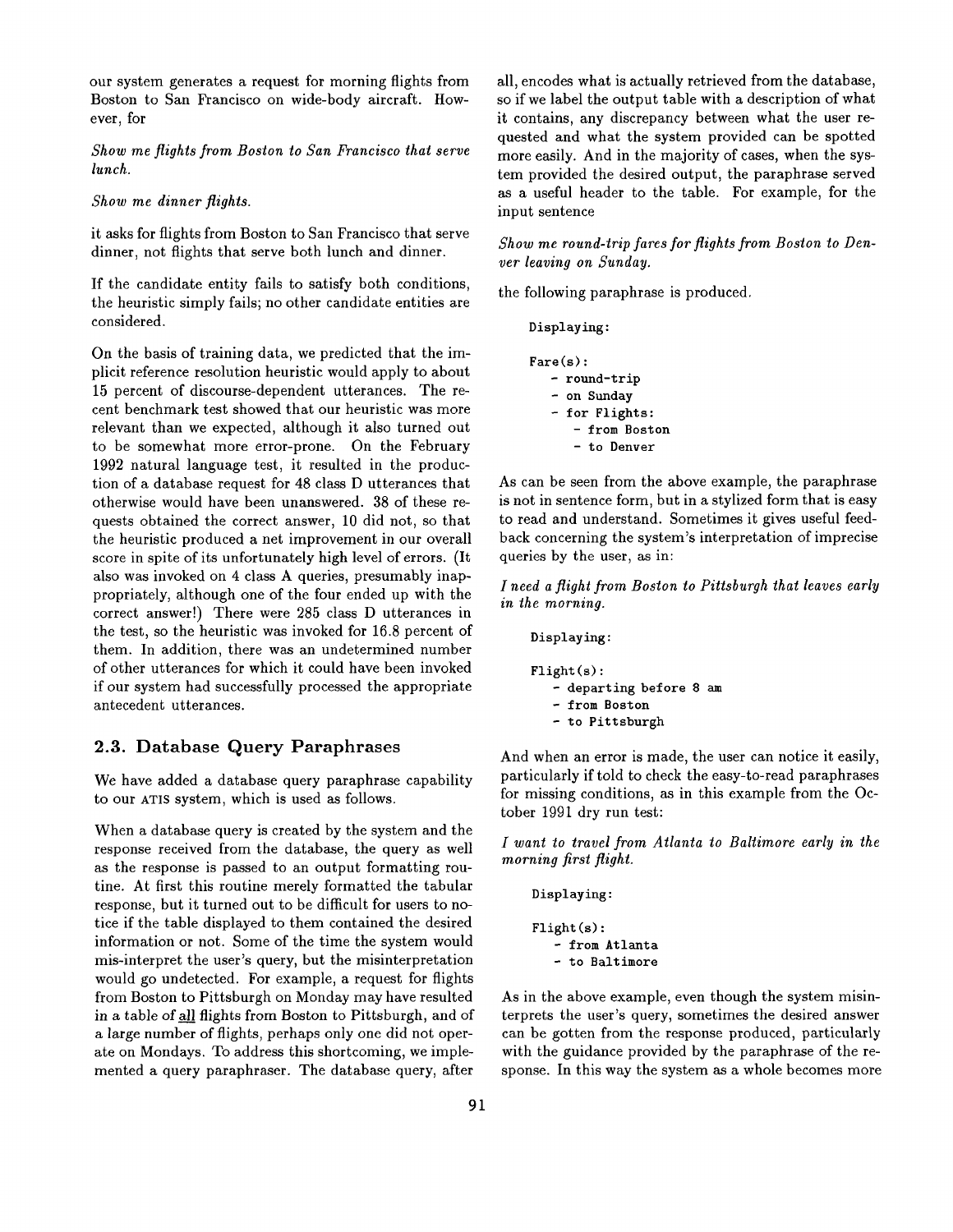capable of assisting the user in reaching a successful conclusion to the travel planning task.

## **3. BENCHMARK** EVALUATION

Paramax undertook the February 1992 ATIS benchmark evaluation tests, with the cooperation of BBN, who provided us with speech recognizer output as described below. Our results were, in a word, disappointing. One component of the set of factors leading to this level of performance was our concentration on improvements to our system which were of applicability to spoken language understanding systems in general, as opposed to specific features that would only be applicable to the ATIS domain. But it is clear from the experience of this test that domain-specific features will have to be included if we are to perform in the ATIS domain. While we knew we were underemphasizing such features, we were somewhat taken by surprise since as recently as three months ago our level of performance had been comparable with other sites.

This latest test has not only gotten us thinking about the performance level of our system, but also about the subject of evaluation in general. The DARPA Spoken Language Understanding program, along with the MUC effort, has made significant advances in the state of the art of evaluation of language understanding systems ([4]). Particularly for the natural language community, these advances have given a new objectivity to the assessment of the level of achievement of their systems. Tests such as the ATIS benchmarks allow participants to find out how well their systems perform on suites of hundreds of utterances, not only in the simple absolute sense, but in relation to other similar systems.

The benchmark tests as administered, however, fall short of quantifying progress in any satisfactory sense. One might be tempted to claim that a history of scores on a series of similar tests gives an indication of progress or the lack thereof. It appears, however, that the only sense in which this might be meaningful is if one compares relative performance of different systems from one test to another. For example, our system, as remarked above, performed comparably to a number of other systems in past tests, yet did poorly in relation to those systems on this test. Yet that tells us nothing about whether our system improved, stagnated, or degraded.

The reason that the current common evaluation paradigm fails to quantify progress over time is that the test data varies from test to test. This variability tends to lessen the reliability of comparisons between system performance on different evaluations. That is, it is difficult to interpret variations in a single system's performance over time because we cannot quantify the effect of accidental differences in the particular test data that happens to be selected for a particular evaluation. Furthermore, the test paradigm has undergone a number of changes which make it difficult to compare results from evaluation to evaluation. For example, in June 1990, the test data included only Class A utterances. In February 1991, Class D1 utterances were included, but in a separate test. In the February 1992 test, Class A, D, and X utterarices were all included together. In addition, in the current test scoring is being conducted under the min/max rules ([5]). All of these differences contribute to lessening the reliability of comparisons.

We have experimented with a more tightly controlled variation of the common evaluation metric in which the same test data is processed by several different versions of our system - the current version, and two older versions. These older versions correspond generally to the system which was reported on in February 1991 ([1]) and the system which we used to participate in an informal evaluation in October 1991.<sup>2</sup> By holding the data constant and varying the system, we eliminate the effect of data variations on scores. Furthermore, by comparing scores produced this way with the scores our system has received on the standard evaluations, we demonstrate that variations in the test data are a real concern, because we see a much less consistent pattern of development over time with the standard evaluation. Figure 1 shows how the scores on the February 1992 natural language test for the three different versions of the Paramax system varied.



Figure 1: Comparative performance of systems.

From Figure 1 we can see that our system has made mod-

<sup>2</sup>The database revision released in May 1991 complicated matters somewhat. As we have reported elsewhere, our system has separate modules for natural language processing (PUNDIT) and database query generation (QTIP). We were forced to use the October 1991 QTIP with the February 1991 PUNDIT. Thus the performance labelled "February 1991" is really an overestimate, to whatever degree QTIP improved in that time.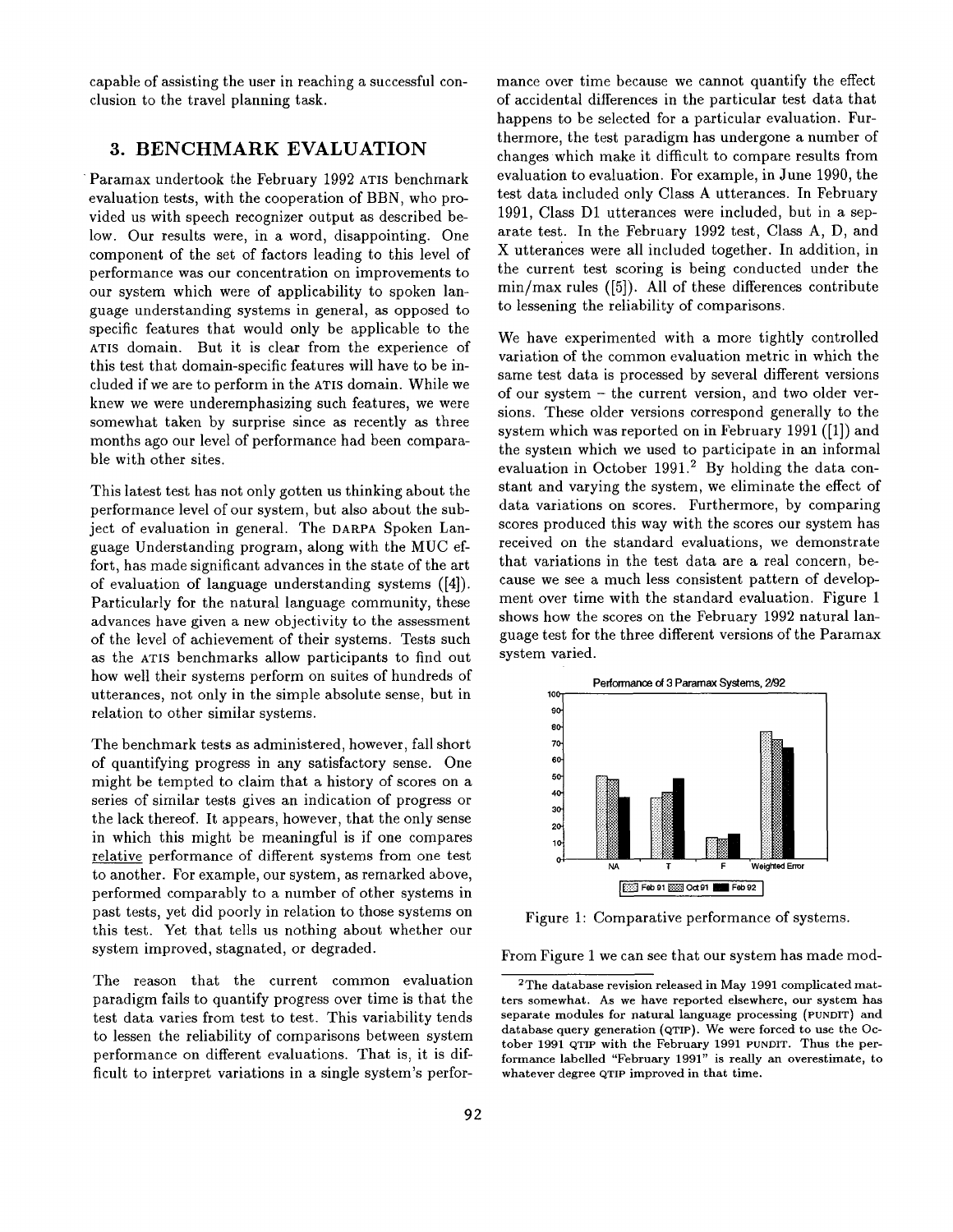est improvements over time, as shown by the decrease in weighted error rate. Additionally, the percentage of correctly answered (T) inputs has increased, while the percentage of unanswered (NA) inputs has decreased and the percentage of incorrectly answered (F) inputs has remained nearly constant. In contrast, if we compare our scores on the October dry run with the February 1992 benchmark test, we find that our system obtained a weighted error score of 64.1% on the October dry run when all utterances in classes A, D1, and D were considered. For the February benchmark, the corresponding figure was 66.7%. Breaking this down more finely, our class D error decreased from 97.9% to 83.9%, while our class A error increased from 47.4% to 54.5%. From this we might have concluded that our class D performance improved at the expense of our class A performance and overall system performance.



Figure 2: Comparative performance on class A tests.

Focusing only on class A utterances, we can go back farther in time, finding (Figure 2) that our system's error consistently decreased until the most recent test, which would reinforce the hypothesis that our class A performance degraded recently. Yet we see from Figure 3, which elaborates upon the information in Figure 1, that such a conclusion is unwarranted.

By running the same test with different versions of the understanding system, as described above, we obtain important information on the changes over time in system performance. This simple extension of the evaluation methodology already in place supplements comparisons between systems from different sites and comparisons between different tests with clear-cut documentation of the progress made by an individual site on its system. As such, it is a valuable tool to add to the ever-increasing arsenal of objective system evaluation techniques.

Table 1 summarizes our scores on the February 1992 natural language and spoken language benchmark tests. The SLS results were obtained by filtering nbest out-



Figure 3: System performance on classes A and D.

put from BBN's speech recognition system through the Paramax natural language processing system, using an N of 6. This SLS score is only five percentage points inferior to our NL score. The corresponding difference for other sites ranged from ten to thirty-six points, with no correlation between actual scores and this difference. At this time we have no explanation for this intriguing phenomenon. 3

|      |     |     |     | Weighted |
|------|-----|-----|-----|----------|
| Test | т   | F   | ΝA  | Error    |
| NL   | 331 | 102 | 254 | 66.7%    |
| SLS  | 322 | 128 | 237 | 8%       |

Table 1: Paramax 1992 ATIS benchmark results.

## **3.1. Speech Recognition**

The speech recognition scores which Paramax submitted for this evaluation were produced by using the Paramax natural language processing system to filter the n-best output from BBN's speech recognition system. The nbest output used in this evaluation had a word error

<sup>3</sup>The Paramax scores reported in this paper for the February 1992 benchmark tests are not the same as those disseminated by NIST. The NIST comparator is not guaranteed to score all utterances correctly. It first computes an estimate of the difficulty it will have in scoring an utterance, and if this estimate is too high, a score of F is automatically assigned, even though the answer may be correct according to the rules of min/max scoring. The difficulty parameter is  $R!/(R-H)!$ , where  $R$  is the number of columns in the maximal answer, and H is the number of columns in **the**  system's answer. This figure must be less than  $3 * 10^6$ . Thus, for example, if the maximal answer has 15 columns, no more than 5 of them can appear in the system's answer. 20 of our answers on both the natural language test and the spoken language test were subject to this phenomenon. It is NIST's belief that no **other site**  was similarly affected on more than 2 utterances, and they have given us permission to present scores which have been adjusted to account for comparator errors.